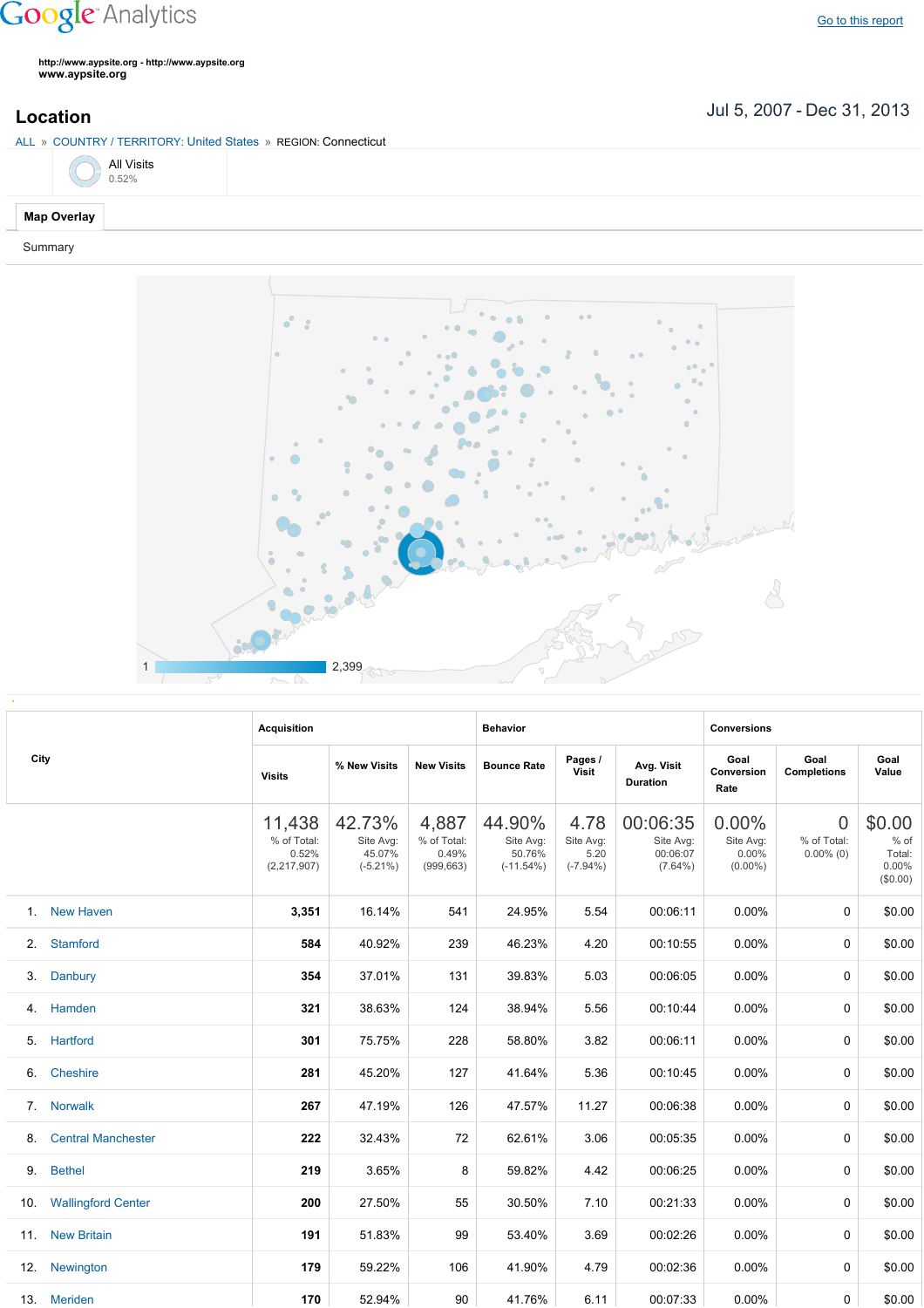| 14. West Hartford | 164 | 73.17% | 120            | 56.71% | 2.35 | 00:02:26 | $0.00\%$ | $\mathbf 0$ | \$0.00 |
|-------------------|-----|--------|----------------|--------|------|----------|----------|-------------|--------|
| 15. South Windsor | 150 | 62.00% | 93             | 33.33% | 7.68 | 00:08:38 | $0.00\%$ | 0           | \$0.00 |
| 16. Bethany       | 141 | 18.44% | 26             | 21.99% | 7.76 | 00:27:11 | 0.00%    | 0           | \$0.00 |
| 17. East Haven    | 140 | 11.43% | 16             | 57.14% | 2.01 | 00:02:24 | $0.00\%$ | 0           | \$0.00 |
| Middletown        | 133 | 46.62% | 62             | 57.89% | 3.46 | 00:05:24 | $0.00\%$ | 0           | \$0.00 |
| <b>Bridgeport</b> | 122 | 76.23% | 93             | 68.03% | 3.18 | 00:06:59 | $0.00\%$ | 0           | \$0.00 |
| 20. Windsor Locks | 122 | 12.30% | 15             | 89.34% | 1.51 | 00:01:04 | $0.00\%$ | $\mathbf 0$ | \$0.00 |
| 21. Milford       | 121 | 60.33% | 73             | 53.72% | 3.11 | 00:05:03 | 0.00%    | $\mathbf 0$ | \$0.00 |
| 22. Westport      | 120 | 59.17% | 71             | 61.67% | 4.90 | 00:03:59 | 0.00%    | $\mathbf 0$ | \$0.00 |
| 23. Waterbury     | 116 | 69.83% | 81             | 57.76% | 2.94 | 00:10:05 | 0.00%    | 0           | \$0.00 |
| 24. Fairfield     | 114 | 65.79% | 75             | 71.05% | 2.50 | 00:04:09 | 0.00%    | 0           | \$0.00 |
| 25. Greenwich     | 102 | 71.57% | 73             | 59.80% | 2.91 | 00:03:41 | $0.00\%$ | 0           | \$0.00 |
| 26. New Canaan    | 93  | 46.24% | 43             | 32.26% | 7.86 | 00:04:14 | $0.00\%$ | 0           | \$0.00 |
| 27. Storrs        | 93  | 70.97% | 66             | 62.37% | 3.52 | 00:02:32 | $0.00\%$ | 0           | \$0.00 |
| 28. East Hartford | 86  | 65.12% | 56             | 46.51% | 5.35 | 00:04:25 | $0.00\%$ | 0           | \$0.00 |
| 29. Ledyard       | 86  | 44.19% | 38             | 47.67% | 5.48 | 00:05:47 | $0.00\%$ | 0           | \$0.00 |
| 30. Windsor       | 81  | 41.98% | 34             | 48.15% | 7.37 | 00:04:34 | $0.00\%$ | 0           | \$0.00 |
| 31. Bloomfield    | 78  | 70.51% | 55             | 65.38% | 2.09 | 00:02:34 | 0.00%    | 0           | \$0.00 |
| 32. Naugatuck     | 78  | 26.92% | 21             | 35.90% | 6.72 | 00:14:54 | $0.00\%$ | 0           | \$0.00 |
| Southington       | 78  | 70.51% | 55             | 61.54% | 3.05 | 00:03:10 | $0.00\%$ | $\mathbf 0$ | \$0.00 |
| 34. New Milford   | 76  | 64.47% | 49             | 55.26% | 3.01 | 00:02:10 | $0.00\%$ | 0           | \$0.00 |
| 35. Trumbull      | 73  | 67.12% | 49             | 52.05% | 4.99 | 00:06:47 | $0.00\%$ | 0           | \$0.00 |
| 36. Berlin        | 72  | 68.06% | 49             | 52.78% | 7.53 | 00:02:29 | $0.00\%$ | 0           | \$0.00 |
| 37. Farmington    | 69  | 59.42% | 41             | 49.28% | 3.17 | 00:04:17 | $0.00\%$ | 0           | \$0.00 |
| 38. Woodbridge    | 67  | 26.87% | 18             | 31.34% | 9.61 | 00:09:14 | $0.00\%$ | 0           | \$0.00 |
| 39. Wethersfield  | 65  | 58.46% | 38             | 55.38% | 2.83 | 00:04:00 | $0.00\%$ | 0           | \$0.00 |
| 40. Mansfield     | 62  | 11.29% | $\overline{7}$ | 38.71% | 3.19 | 00:06:59 | $0.00\%$ | 0           | \$0.00 |
| 41. Stratford     | 58  | 75.86% | 44             | 67.24% | 2.76 | 00:03:28 | $0.00\%$ | 0           | \$0.00 |
| 42. Avon          | 57  | 82.46% | 47             | 75.44% | 2.23 | 00:03:10 | $0.00\%$ | 0           | \$0.00 |
| 43. West Haven    | 57  | 75.44% | 43             | 71.93% | 2.00 | 00:01:42 | $0.00\%$ | 0           | \$0.00 |
| Oakville          | 52  | 80.77% | 42             | 75.00% | 1.75 | 00:00:48 | $0.00\%$ | 0           | \$0.00 |
| 45. Monroe        | 51  | 92.16% | 47             | 58.82% | 2.39 | 00:03:42 | $0.00\%$ | 0           | \$0.00 |
| 46. North Haven   | 51  | 60.78% | 31             | 45.10% | 4.69 | 00:03:47 | $0.00\%$ | 0           | \$0.00 |
| 47. Vernon        | 51  | 78.43% | 40             | 74.51% | 2.20 | 00:01:43 | $0.00\%$ | 0           | \$0.00 |
| 48. Branford      | 49  | 79.59% | 39             | 79.59% | 1.43 | 00:00:34 | $0.00\%$ | 0           | \$0.00 |
| 49. Groton        | 48  | 77.08% | 37             | 64.58% | 3.71 | 00:05:10 | $0.00\%$ | 0           | \$0.00 |
| 50. New London    | 48  | 87.50% | 42             | 60.42% | 2.15 | 00:03:27 | $0.00\%$ | 0           | \$0.00 |
| 51. Shelton       | 48  | 68.75% | 33             | 56.25% | 5.02 | 00:05:38 | $0.00\%$ | 0           | \$0.00 |
| 52. Wilton        | 47  | 82.98% | 39             | 70.21% | 2.70 | 00:02:03 | $0.00\%$ | 0           | \$0.00 |
| 53. Litchfield    | 43  | 6.98%  | 3              | 9.30%  | 9.60 | 00:08:00 | 0.00%    | 0           | \$0.00 |
|                   |     |        |                |        |      |          |          |             |        |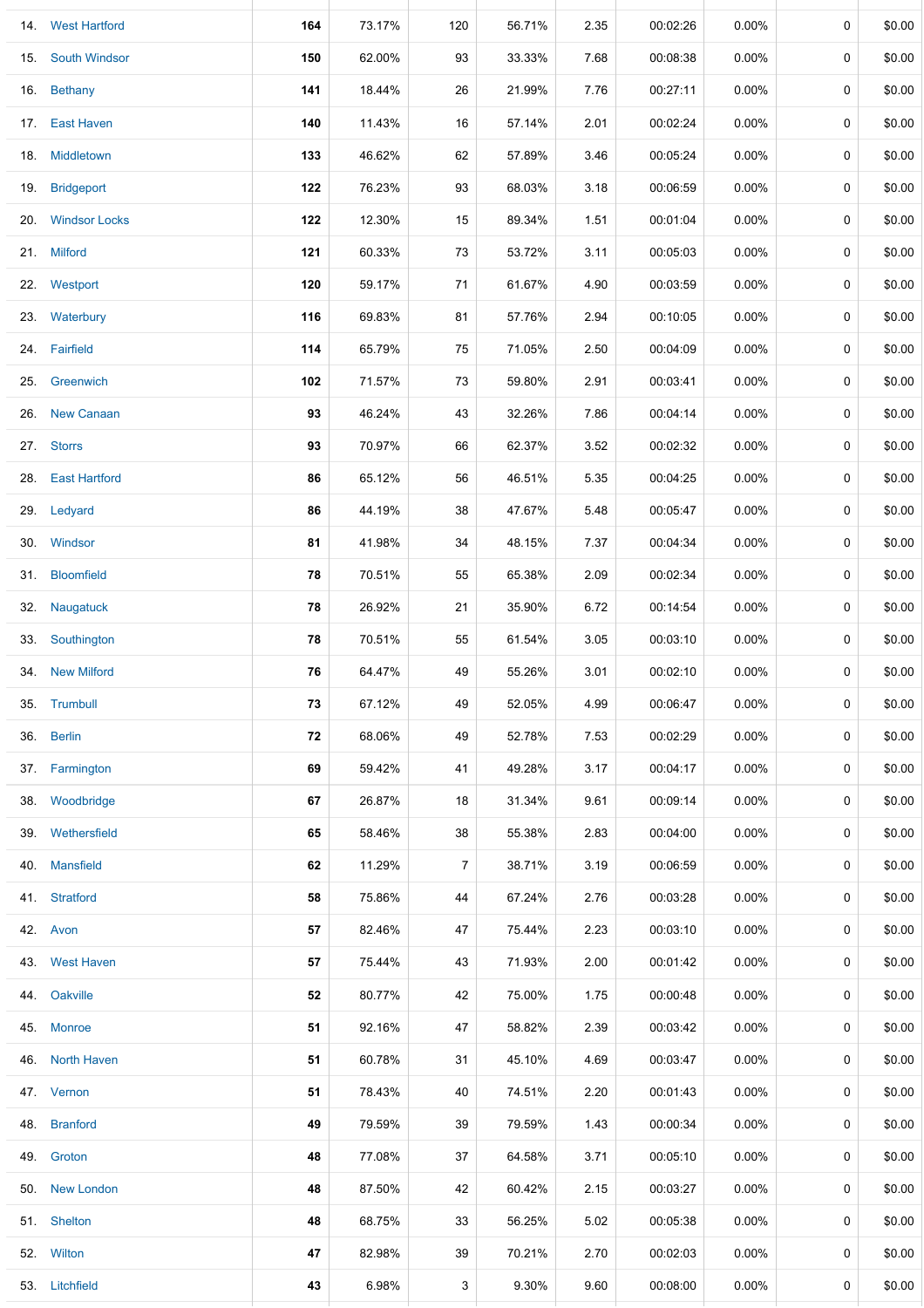| 54. | Plantsville              | 41 | 19.51%        | 8  | 24.39% | 7.15  | 00:27:05 | $0.00\%$ | 0      | \$0.00 |
|-----|--------------------------|----|---------------|----|--------|-------|----------|----------|--------|--------|
| 55. | Glastonbury              | 40 | 80.00%        | 32 | 60.00% | 2.25  | 00:01:40 | $0.00\%$ | 0      | \$0.00 |
|     | 56. Bristol              | 37 | 91.89%        | 34 | 78.38% | 2.19  | 00:01:40 | $0.00\%$ | 0      | \$0.00 |
|     | 57. Torrington           | 36 | 88.89%        | 32 | 83.33% | 1.58  | 00:01:19 | $0.00\%$ | 0      | \$0.00 |
|     | 58. Milldale             | 35 | 65.71%        | 23 | 45.71% | 5.51  | 00:02:42 | $0.00\%$ | 0      | \$0.00 |
|     | 59. Cos Cob              | 34 | 67.65%        | 23 | 52.94% | 6.41  | 00:07:06 | $0.00\%$ | 0      | \$0.00 |
|     | 60. Enfield              | 33 | 63.64%        | 21 | 72.73% | 2.03  | 00:02:51 | $0.00\%$ | 0      | \$0.00 |
|     | 61. New Fairfield        | 33 | 42.42%        | 14 | 33.33% | 3.67  | 00:08:44 | $0.00\%$ | 0      | \$0.00 |
|     | 62. Willimantic          | 33 | 78.79%        | 26 | 63.64% | 3.30  | 00:03:46 | $0.00\%$ | 0      | \$0.00 |
|     | 63. Brookfield           | 32 | 87.50%        | 28 | 68.75% | 1.81  | 00:02:26 | $0.00\%$ | 0      | \$0.00 |
|     | 64. Norwich              | 31 | 83.87%        | 26 | 70.97% | 2.84  | 00:03:13 | $0.00\%$ | 0      | \$0.00 |
| 65. | Ridgefield               | 31 | 67.74%        | 21 | 67.74% | 4.52  | 00:07:45 | $0.00\%$ | 0      | \$0.00 |
|     | 66. Simsbury Center      | 31 | 61.29%        | 19 | 80.65% | 1.97  | 00:01:15 | $0.00\%$ | 0      | \$0.00 |
|     | 67. Ansonia              | 30 | 36.67%        | 11 | 40.00% | 3.60  | 00:38:50 | $0.00\%$ | 0      | \$0.00 |
|     | 68. Mystic               | 30 | 46.67%        | 14 | 43.33% | 4.80  | 00:05:25 | $0.00\%$ | 0      | \$0.00 |
|     | 69. Middlebury           | 28 | 82.14%        | 23 | 71.43% | 2.39  | 00:02:53 | $0.00\%$ | 0      | \$0.00 |
|     | 70. Plainville           | 27 | 66.67%        | 18 | 66.67% | 2.22  | 00:02:11 | $0.00\%$ | 0      | \$0.00 |
|     | 71. Prospect             | 27 | 62.96%        | 17 | 48.15% | 6.52  | 00:08:46 | $0.00\%$ | 0      | \$0.00 |
|     | 72. Darien               | 24 | 87.50%        | 21 | 66.67% | 4.50  | 00:02:14 | $0.00\%$ | 0      | \$0.00 |
| 73. | <b>Guilford Center</b>   | 24 | 91.67%        | 22 | 75.00% | 2.83  | 00:01:04 | $0.00\%$ | 0      | \$0.00 |
|     | 74. East Berlin          | 23 | 52.17%        | 12 | 39.13% | 10.22 | 00:23:22 | $0.00\%$ | 0      | \$0.00 |
|     | 75. Newtown              | 23 | 69.57%        | 16 | 78.26% | 1.91  | 00:00:34 | $0.00\%$ | 0      | \$0.00 |
|     | 76. Seymour              | 23 | 86.96%        | 20 | 56.52% | 2.96  | 00:11:38 | $0.00\%$ | 0      | \$0.00 |
|     | 77. Woodbury             | 23 | 69.57%        | 16 | 52.17% | 3.91  | 00:10:14 | $0.00\%$ | 0      | \$0.00 |
| 78. | Watertown                | 21 | 61.90%        | 13 | 33.33% | 3.90  | 00:07:20 | $0.00\%$ | 0      | \$0.00 |
|     | 79. Weston               | 21 | 71.43%        | 15 | 61.90% | 5.71  | 00:10:30 | $0.00\%$ | 0      | \$0.00 |
|     | 80. North Branford       | 20 | 55.00%        | 11 | 65.00% | 4.05  | 00:11:56 | $0.00\%$ | 0      | \$0.00 |
|     | 81. Rocky Hill           | 20 | 90.00%        | 18 | 80.00% | 1.75  | 00:02:43 | $0.00\%$ | 0      | \$0.00 |
| 82. | <b>Central Waterford</b> | 18 | 94.44%        | 17 | 72.22% | 1.83  | 00:01:49 | $0.00\%$ | 0      | \$0.00 |
| 83. | Cromwell                 | 17 | 94.12%        | 16 | 70.59% | 2.06  | 00:00:51 | $0.00\%$ | 0      | \$0.00 |
|     | 84. Granby               | 17 | 52.94%        | 9  | 88.24% | 1.12  | 00:00:06 | $0.00\%$ | 0      | \$0.00 |
| 85. | Lakeville                | 17 | 29.41%        | 5  | 35.29% | 8.18  | 00:10:22 | $0.00\%$ | 0      | \$0.00 |
| 86. | Derby                    | 16 | 87.50%        | 14 | 75.00% | 2.12  | 00:00:44 | $0.00\%$ | 0      | \$0.00 |
| 87. | Southbury                | 16 | 87.50%        | 14 | 75.00% | 1.50  | 00:01:05 | $0.00\%$ | 0      | \$0.00 |
| 88. | <b>East Granby</b>       | 13 | 46.15%        | 6  | 76.92% | 1.62  | 00:02:23 | $0.00\%$ | 0      | \$0.00 |
| 89. | <b>Madison Center</b>    | 13 | 92.31%        | 12 | 76.92% | 1.23  | 00:01:10 | $0.00\%$ | 0      | \$0.00 |
| 90. | Old Lyme                 | 13 | 76.92%        | 10 | 61.54% | 1.92  | 00:02:31 | $0.00\%$ | 0      | \$0.00 |
| 91. | Old Saybrook             | 13 | 92.31%        | 12 | 76.92% | 1.54  | 00:02:10 | $0.00\%$ | 0      | \$0.00 |
| 92. | Stonington               | 13 | 61.54%        | 8  | 30.77% | 5.69  | 00:10:48 | $0.00\%$ | 0      | \$0.00 |
| 93. | Waterford                | 13 | 23.08%        | 3  | 30.77% | 19.38 | 00:14:58 | $0.00\%$ | 0      | \$0.00 |
| QΔ  | Coventry                 | 12 | <b>91 67%</b> | 11 | 66 67% | 3 UU  | 00.03.09 | ህ ሀሀላ"   | $\cap$ | \$0.00 |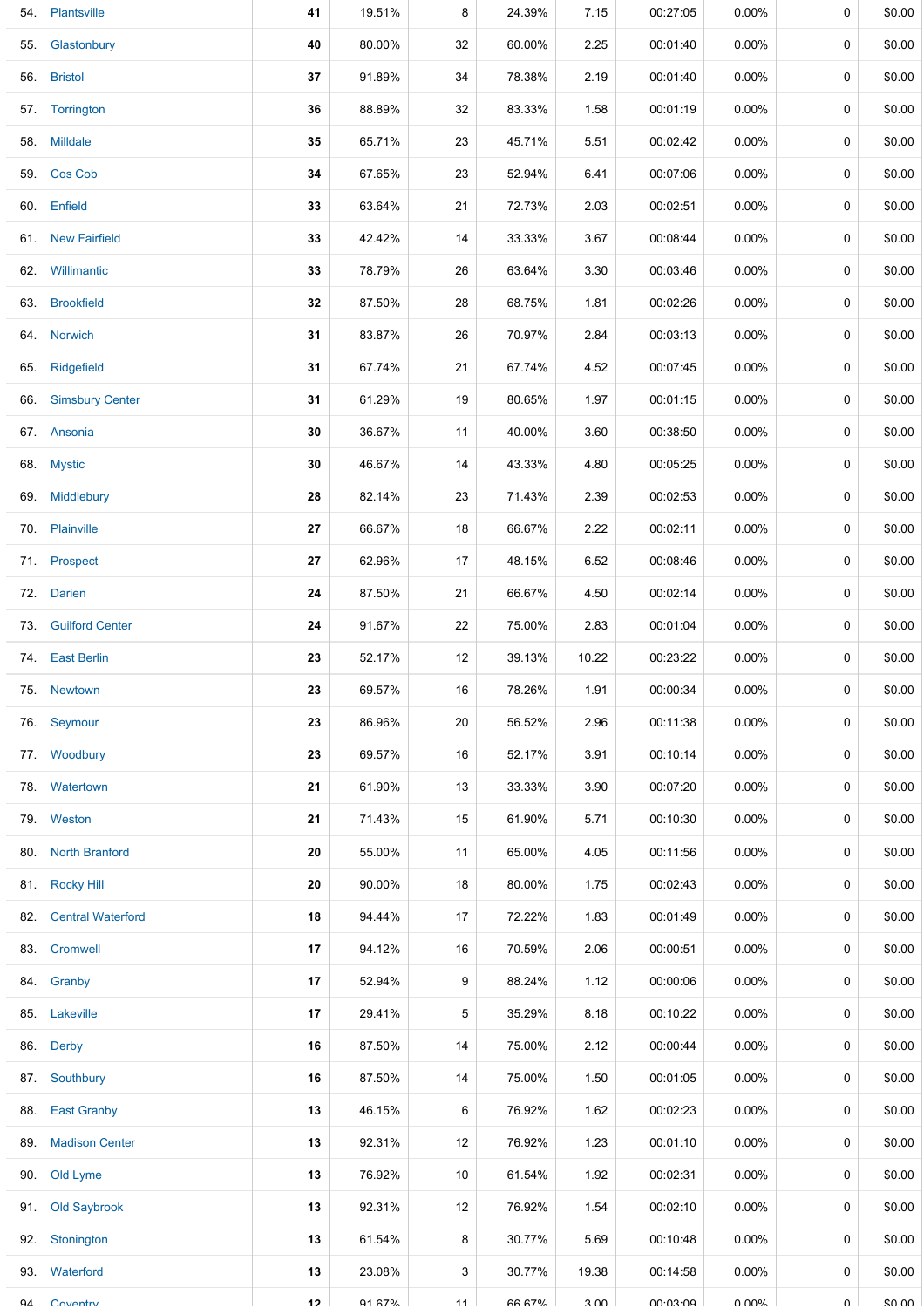|      | 95. Easton             | 11             | 100.00%  | 11             | 54.55%   | 3.36  | 00:03:07 | $0.00\%$ | $\mathbf 0$ | \$0.00 |
|------|------------------------|----------------|----------|----------------|----------|-------|----------|----------|-------------|--------|
|      | 96. Gales Ferry        | 11             | 36.36%   | 4              | 45.45%   | 12.45 | 00:20:18 | $0.00\%$ | 0           | \$0.00 |
|      | 97. Killingworth       | 11             | 63.64%   | $\overline{7}$ | 81.82%   | 1.18  | 00:01:23 | 0.00%    | 0           | \$0.00 |
|      | 98. Oxford             | 11             | 100.00%  | 11             | 45.45%   | 2.27  | 00:01:33 | $0.00\%$ | 0           | \$0.00 |
|      | 99. Wallingford        | 11             | 90.91%   | 10             | 36.36%   | 2.91  | 00:10:40 | $0.00\%$ | 0           | \$0.00 |
| 100. | <b>Brooklyn</b>        | 10             | 50.00%   | 5              | 50.00%   | 5.10  | 00:08:29 | $0.00\%$ | 0           | \$0.00 |
|      | 101. East Hampton      | 10             | 80.00%   | 8              | 70.00%   | 3.10  | 00:01:06 | 0.00%    | 0           | \$0.00 |
|      | 102. Litchfield        | 10             | 80.00%   | 8              | 60.00%   | 3.00  | 00:04:08 | $0.00\%$ | 0           | \$0.00 |
|      | 103. Redding           | 10             | 70.00%   | $\overline{7}$ | 90.00%   | 1.60  | 00:00:31 | $0.00\%$ | 0           | \$0.00 |
|      | 104. Riverside         | 10             | 100.00%  | 10             | 80.00%   | 1.20  | 00:00:57 | $0.00\%$ | 0           | \$0.00 |
|      | 105. Colchester Center | 9              | 55.56%   | 5              | 66.67%   | 4.67  | 00:05:36 | $0.00\%$ | 0           | \$0.00 |
|      | 106. Sandy Hook        | 9              | 88.89%   | 8              | 44.44%   | 2.22  | 00:01:10 | $0.00\%$ | 0           | \$0.00 |
|      | 107. Danielson         | 8              | 100.00%  | 8              | 87.50%   | 2.88  | 00:02:30 | $0.00\%$ | 0           | \$0.00 |
|      | 108. Deep River Center | 8              | 50.00%   | 4              | 87.50%   | 1.25  | 00:00:19 | $0.00\%$ | $\mathbf 0$ | \$0.00 |
|      | 109. Pawcatuck         | 8              | 75.00%   | 6              | 75.00%   | 1.75  | 00:00:21 | $0.00\%$ | 0           | \$0.00 |
|      | 110. Salisbury         | 8              | 100.00%  | 8              | 87.50%   | 2.62  | 00:08:47 | $0.00\%$ | 0           | \$0.00 |
|      | 111. Winsted           | 8              | 100.00%  | 8              | 87.50%   | 1.12  | 00:00:11 | $0.00\%$ | 0           | \$0.00 |
|      | 112. Woodstock         | 8              | 100.00%  | 8              | 75.00%   | 1.25  | 00:00:51 | 0.00%    | $\mathbf 0$ | \$0.00 |
|      | 113. Beacon Falls      | $\overline{7}$ | 14.29%   | $\mathbf{1}$   | $0.00\%$ | 12.43 | 00:18:38 | $0.00\%$ | 0           | \$0.00 |
|      | 114. Bolton            | $\overline{7}$ | 85.71%   | 6              | 42.86%   | 2.43  | 00:01:26 | 0.00%    | 0           | \$0.00 |
|      | 115. East Windsor      | $\overline{7}$ | 42.86%   | 3              | 71.43%   | 2.29  | 00:02:55 | $0.00\%$ | 0           | \$0.00 |
|      | 116. Old Greenwich     | 7              | 71.43%   | 5              | 71.43%   | 1.43  | 00:03:36 | $0.00\%$ | 0           | \$0.00 |
|      | 117. Orange            | $\overline{7}$ | 100.00%  | $\overline{7}$ | 85.71%   | 1.14  | 00:00:09 | $0.00\%$ | $\mathbf 0$ | \$0.00 |
|      | 118. Tolland           | 7              | 100.00%  | $\overline{7}$ | 100.00%  | 1.00  | 00:00:00 | $0.00\%$ | 0           | \$0.00 |
|      | 119. Unionville        | $\overline{7}$ | 100.00%  | $\overline{7}$ | 71.43%   | 1.29  | 00:00:02 | $0.00\%$ | 0           | \$0.00 |
|      | 120. Westbrook Center  | $\overline{7}$ | 100.00%  | $\overline{7}$ | 71.43%   | 2.14  | 00:02:02 | $0.00\%$ | 0           | \$0.00 |
|      | 121. Willington        | $\overline{7}$ | 42.86%   | 3              | 28.57%   | 2.29  | 00:00:48 | $0.00\%$ | $\mathbf 0$ | \$0.00 |
|      | 122. Wolcott           | $\overline{7}$ | 100.00%  | $\overline{7}$ | 85.71%   | 1.14  | 00:00:33 | $0.00\%$ | 0           | \$0.00 |
|      | 123. East Lyme         | 6              | 83.33%   | 5              | 66.67%   | 2.00  | 00:00:54 | $0.00\%$ | 0           | \$0.00 |
|      | 124. Falls Village     | 6              | 50.00%   | 3              | 83.33%   | 1.67  | 00:00:52 | $0.00\%$ | 0           | \$0.00 |
|      | 125. New Hartford      | 6              | 83.33%   | 5              | 100.00%  | 1.00  | 00:00:00 | $0.00\%$ | 0           | \$0.00 |
|      | 126. Portland          | 6              | 100.00%  | 6              | 50.00%   | 2.00  | 00:02:20 | $0.00\%$ | 0           | \$0.00 |
|      | 127. Southport         | 6              | 83.33%   | 5              | 66.67%   | 4.33  | 00:01:51 | $0.00\%$ | 0           | \$0.00 |
|      | 128. (not set)         | 5              | 100.00%  | 5              | 100.00%  | 1.00  | 00:00:00 | $0.00\%$ | 0           | \$0.00 |
|      | 129. East Haddam       | 5              | 100.00%  | 5              | 80.00%   | 2.40  | 00:04:29 | $0.00\%$ | 0           | \$0.00 |
|      | 130. Hebron            | 5              | 100.00%  | 5              | 40.00%   | 1.60  | 00:01:54 | $0.00\%$ | 0           | \$0.00 |
|      | 131. Middlefield       | 5              | $0.00\%$ | 0              | 60.00%   | 4.20  | 00:05:19 | $0.00\%$ | 0           | \$0.00 |
|      | 132. Putnam            | 5              | 100.00%  | 5              | 80.00%   | 1.60  | 00:00:47 | $0.00\%$ | 0           | \$0.00 |
|      | 133. Sharon            | 5              | 20.00%   | $\mathbf{1}$   | 40.00%   | 3.40  | 00:14:20 | $0.00\%$ | 0           | \$0.00 |
|      | 134. Suffield          | 5              | 100.00%  | 5              | 40.00%   | 1.60  | 00:00:51 | $0.00\%$ | 0           | \$0.00 |

94. Coventry **12** 91.67% 11 66.67% 3.00 00:03:09 0.00% 0 \$0.00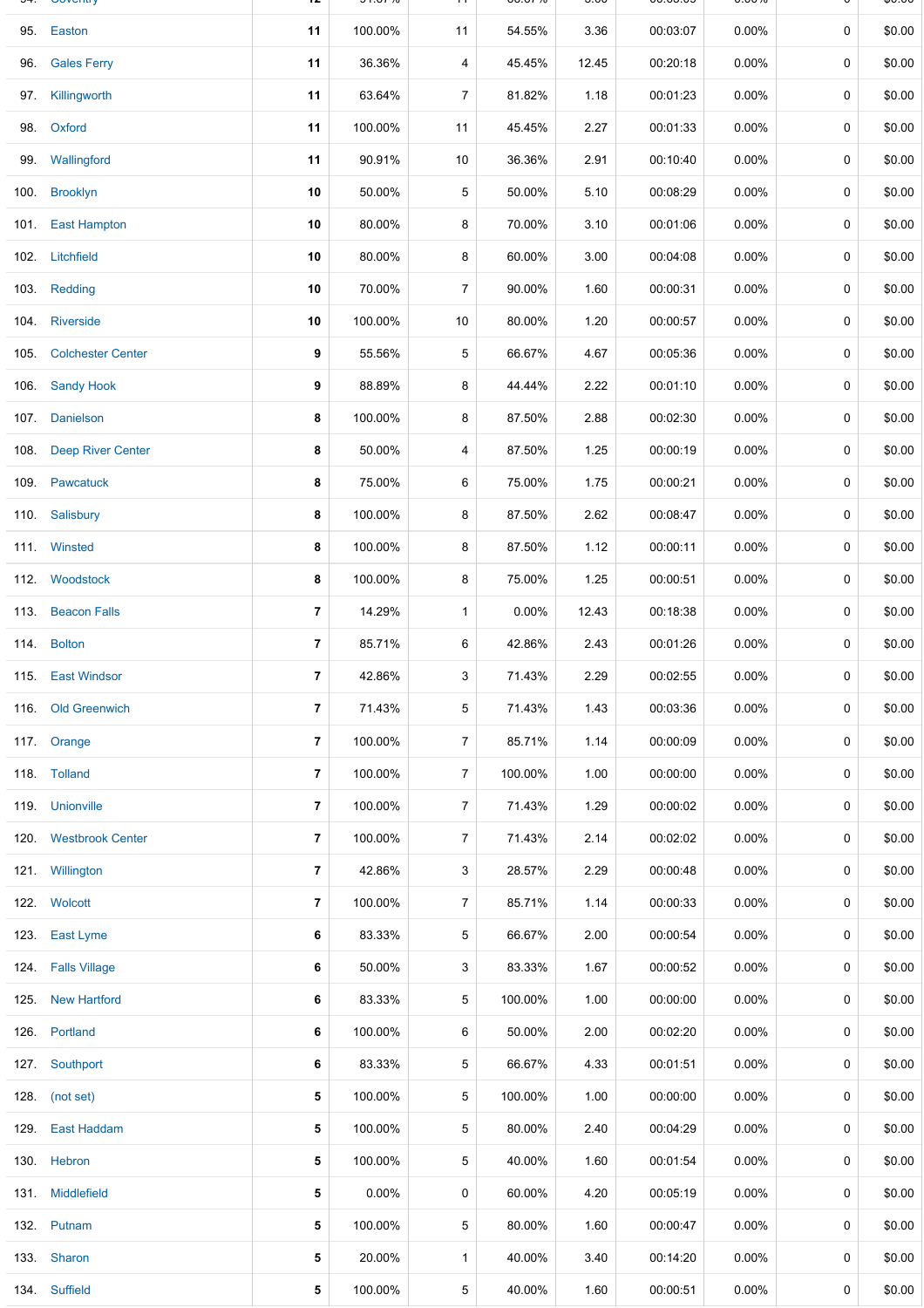|      | 135. Weatogue      | 5            | 80.00%         | 4              | 80.00%         | 1.20           | 00:00:06             | $0.00\%$             | 0 | \$0.00        |
|------|--------------------|--------------|----------------|----------------|----------------|----------------|----------------------|----------------------|---|---------------|
| 136. | Canton             | 4            | 25.00%         | $\mathbf{1}$   | 100.00%        | 1.00           | 00:00:00             | $0.00\%$             | 0 | \$0.00        |
| 137. | Chester            | 4            | 100.00%        | 4              | 100.00%        | 1.00           | 00:00:00             | $0.00\%$             | 0 | \$0.00        |
| 138. | <b>Clinton</b>     | 4            | 75.00%         | 3              | 75.00%         | 1.75           | 00:00:33             | 0.00%                | 0 | \$0.00        |
|      | 139. Essex         | 4            | 75.00%         | 3              | 25.00%         | 3.00           | 00:03:17             | $0.00\%$             | 0 | \$0.00        |
|      | 140. Pomfret       | 4            | 100.00%        | 4              | 100.00%        | 1.00           | 00:00:00             | $0.00\%$             | 0 | \$0.00        |
| 141. | <b>Quaker Hill</b> | 4            | 25.00%         | $\mathbf{1}$   | 75.00%         | 1.50           | 00:00:06             | $0.00\%$             | 0 | \$0.00        |
|      | 142. Somers        | 4            | 100.00%        | 4              | 75.00%         | 2.75           | 00:01:58             | $0.00\%$             | 0 | \$0.00        |
|      | 143. Groton        | 4            | 75.00%         | 3              | 100.00%        | 1.00           | 00:00:00             | $0.00\%$             | 0 | \$0.00        |
|      | 144. Ashford       | 3            | 66.67%         | $\overline{c}$ | 33.33%         | 5.00           | 00:02:15             | 0.00%                | 0 | \$0.00        |
|      | 145. Burlington    | 3            | 100.00%        | 3              | 66.67%         | 1.33           | 00:00:01             | $0.00\%$             | 0 | \$0.00        |
|      | 146. Georgetown    | 3            | 100.00%        | 3              | 100.00%        | 1.00           | 00:00:00             | 0.00%                | 0 | \$0.00        |
|      | 147. Higganum      | 3            | 100.00%        | 3              | 100.00%        | 1.00           | 00:00:00             | $0.00\%$             | 0 | \$0.00        |
|      | 148. Plainfield    | 3            | 66.67%         | $\overline{c}$ | 100.00%        | 1.00           | 00:00:00             | 0.00%                | 0 | \$0.00        |
| 149. | Salem              | 3            | 66.67%         | 2              | 66.67%         | 12.67          | 00:14:03             | 0.00%                | 0 | \$0.00        |
| 150. | Sherman            | 3            | 66.67%         | $\overline{c}$ | 100.00%        | 1.00           | 00:00:00             | 0.00%                | 0 | \$0.00        |
|      | 151. Stafford      | 3            | 100.00%        | 3              | 100.00%        | 1.00           | 00:00:00             | $0.00\%$             | 0 | \$0.00        |
| 152. | Wauregan           | 3            | 100.00%        | 3              | 66.67%         | 2.33           | 00:00:52             | 0.00%                | 0 | \$0.00        |
| 153. | Guilford           | 3            | 100.00%        | 3              | 66.67%         | 3.00           | 00:04:52             | 0.00%                | 0 | \$0.00        |
| 154. | Manchester         | 3            | 100.00%        | 3              | 100.00%        | 1.00           | 00:00:00             | $0.00\%$             | 0 | \$0.00        |
|      | 155. Columbia      | 2            | 100.00%        | $\overline{c}$ | 100.00%        | 1.00           | 00:00:00             | $0.00\%$             | 0 | \$0.00        |
|      | 156. Durham        | $\mathbf{2}$ | 100.00%        | 2              | 50.00%         | 2.50           | 00:00:55             | $0.00\%$             | 0 | \$0.00        |
|      | 157. Haddam        | $\mathbf{2}$ | 100.00%        | 2              | 100.00%        | 1.00           | 00:00:00             | $0.00\%$             | 0 | \$0.00        |
|      | 158. Ivoryton      | $\mathbf{2}$ | 100.00%        | $\overline{c}$ | 100.00%        | 1.00           | 00:00:00             | $0.00\%$             | 0 | \$0.00        |
|      | 159. Moosup        | $\mathbf{2}$ | 100.00%        | 2              | 50.00%         | 1.50           | 00:00:15             | $0.00\%$             | 0 | \$0.00        |
|      | 160. Niantic       | $\mathbf{2}$ | 50.00%         | $\mathbf{1}$   | 100.00%        | 1.00           | 00:00:00             | $0.00\%$             | 0 | \$0.00        |
|      | 161. Preston       | $\mathbf{2}$ | 100.00%        | 2              | 50.00%         | 9.50           | 00:03:47             | $0.00\%$             | 0 | \$0.00        |
|      | 162. Rockfall      | $\mathbf{2}$ | 0.00%          | 0              | $0.00\%$       | 11.50          | 00:11:37             | $0.00\%$             | 0 | \$0.00        |
|      | 163. Terryville    | $\mathbf{2}$ | 100.00%        | 2              | 100.00%        | 1.00           | 00:00:00             | $0.00\%$             | 0 | \$0.00        |
|      | 164. West Simsbury | 2            | 100.00%        | 2              | 100.00%        | 1.00           | 00:00:00             | $0.00\%$             | 0 | \$0.00        |
|      | 165. Durham        | $\mathbf{2}$ | 100.00%        | $\overline{c}$ | 50.00%         | 1.50           | 00:00:01             | $0.00\%$             | 0 | \$0.00        |
|      | 166. Griswold      | $\mathbf{2}$ | 100.00%        | $\overline{c}$ | 100.00%        | 1.00           | 00:00:00             | $0.00\%$             | 0 | \$0.00        |
|      | 167. Madison       | $\mathbf{2}$ | 100.00%        | 2              | 100.00%        | 1.00           | 00:00:00             | $0.00\%$             | 0 | \$0.00        |
|      | 168. Simsbury      | $\mathbf{2}$ | 50.00%         | $\mathbf{1}$   | 50.00%         | 1.50           | 00:01:45             | $0.00\%$             | 0 | \$0.00        |
|      | 169. Winchester    | $\mathbf{2}$ | 50.00%         | $\mathbf{1}$   | 50.00%         | 6.00           | 00:01:11             | $0.00\%$             | 0 | \$0.00        |
|      | 170. Amston        | 1            | 100.00%        | $\mathbf{1}$   | 100.00%        | 1.00           | 00:00:00             | $0.00\%$             | 0 | \$0.00        |
|      | 171. Bantam        | 1            | 100.00%        | $\mathbf{1}$   | 100.00%        | 1.00           | 00:00:00             | $0.00\%$             | 0 | \$0.00        |
|      | 172. Barkhamsted   | $\mathbf 1$  | 100.00%        | $\mathbf{1}$   | 100.00%        | 1.00           | 00:00:00             | $0.00\%$             | 0 | \$0.00        |
|      | 173. Bozrah        | $\mathbf 1$  | 100.00%        | $\mathbf{1}$   | 100.00%        | 1.00           | 00:00:00             | $0.00\%$             | 0 | \$0.00        |
|      | 174. Broad Brook   | $\mathbf 1$  | 100.00%        | $\mathbf{1}$   | 100.00%        | 1.00           | 00:00:00             | $0.00\%$             | 0 | \$0.00        |
|      |                    |              | $\overline{1}$ |                | $\overline{1}$ | $\overline{1}$ | $\sim$ $\sim$ $\sim$ | $\sim$ $\sim$ $\sim$ |   | $\sim$ $\sim$ |